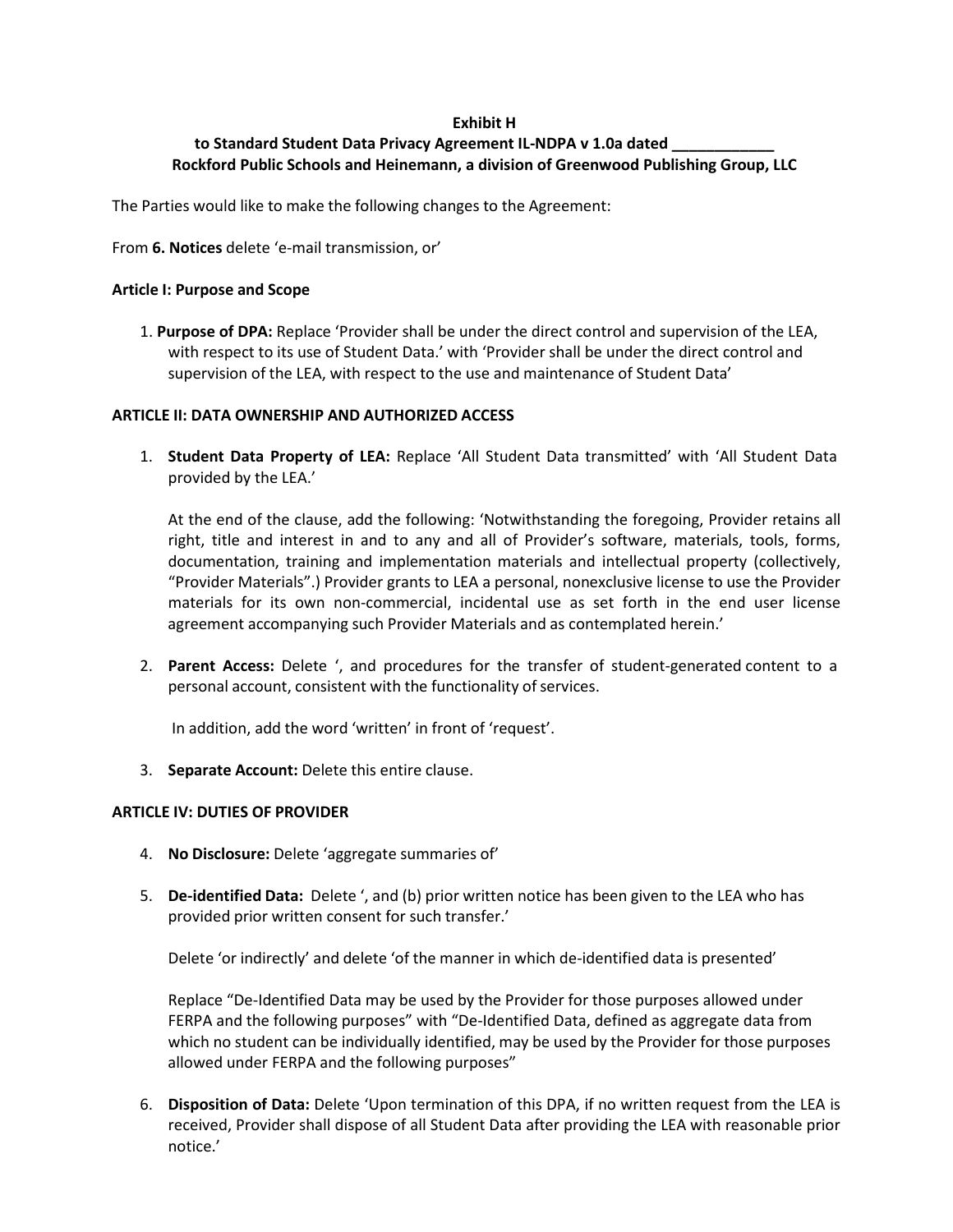Delete 'or placed in a separate student account pursuant to section II 3'.

Replace 'If the LEA and Provider employ Exhibit "D," no further written request or notice is required on the part of either party prior to the disposition of Student Data described in Exhibit "D"' with the following 'Upon receipt of a written request from the LEA, Provider will promptly employ Exhibit "D". '

7. **Advertising Limitations:** Replace '(i) for adaptive learning or customized student learning (including generating personalized learning recommendations); or (ii) to make product recommendations to teachers or LEA employees; or (iii) to notify account holders about new education product updates, features, or services or from otherwise using Student Data as permitted in this DPA and its accompanying exhibits' with '(i) for adaptive learning or customized student learning purposes (including generating personalized learning recommendations); or (ii) to develop or improve Provider's Internet web sites, online services or mobile applications owned by the Provider; or (iii) to make product recommendations to teachers or LEA employees; or (iv) to notify account holders about new education product updates, features, or services or from otherwise using Student Data as permitted in this DPA and its accompanying exhibits.'

# **ARTICLE V: DATA PROVISIONS**

- 2. **Audits:** Replace 'No more than once a year, or following unauthorized access, upon receipt of a written request from the LEA with at least ten (10) business days' notice and upon the execution of an appropriate confidentiality agreement, the Provider will allow the LEA to audit the security and privacy measures that are in place to ensure protection of Student Data or any portion thereof as it pertains to the delivery of services to the LEA.' with 'No more than once a year, or following unauthorized access, upon receipt of a written request from the LEA with at least thirty (30) days' notice and upon the execution of an appropriate confidentiality agreement, the Provider will allow the LEA to audit the security and privacy measures that are in place to ensure protection of Student Data or any portion thereof as it pertains to the delivery of services to the LEA. Such audits shall be made during normal business hours, and not take longer than one (1) business day. Such audits shall be subject to scheduling according to the mutual convenience of the parties.'
- 3. **Data Security:** Replace 'The provider shall implement an adequate' with 'The provider shall implement a commercially reasonable.'
- 4. **Data Breach:** Replace 'In the event of an unauthorized release' with 'In the event of an actual unauthorized release'

Delete from 1. ii. 'or are reasonably believed to have been'

Add in (2) 'assisting with the LEA's' in front of notification.

Delete from (3) 'best practices and' and replace with 'commercially reasonable practices and'.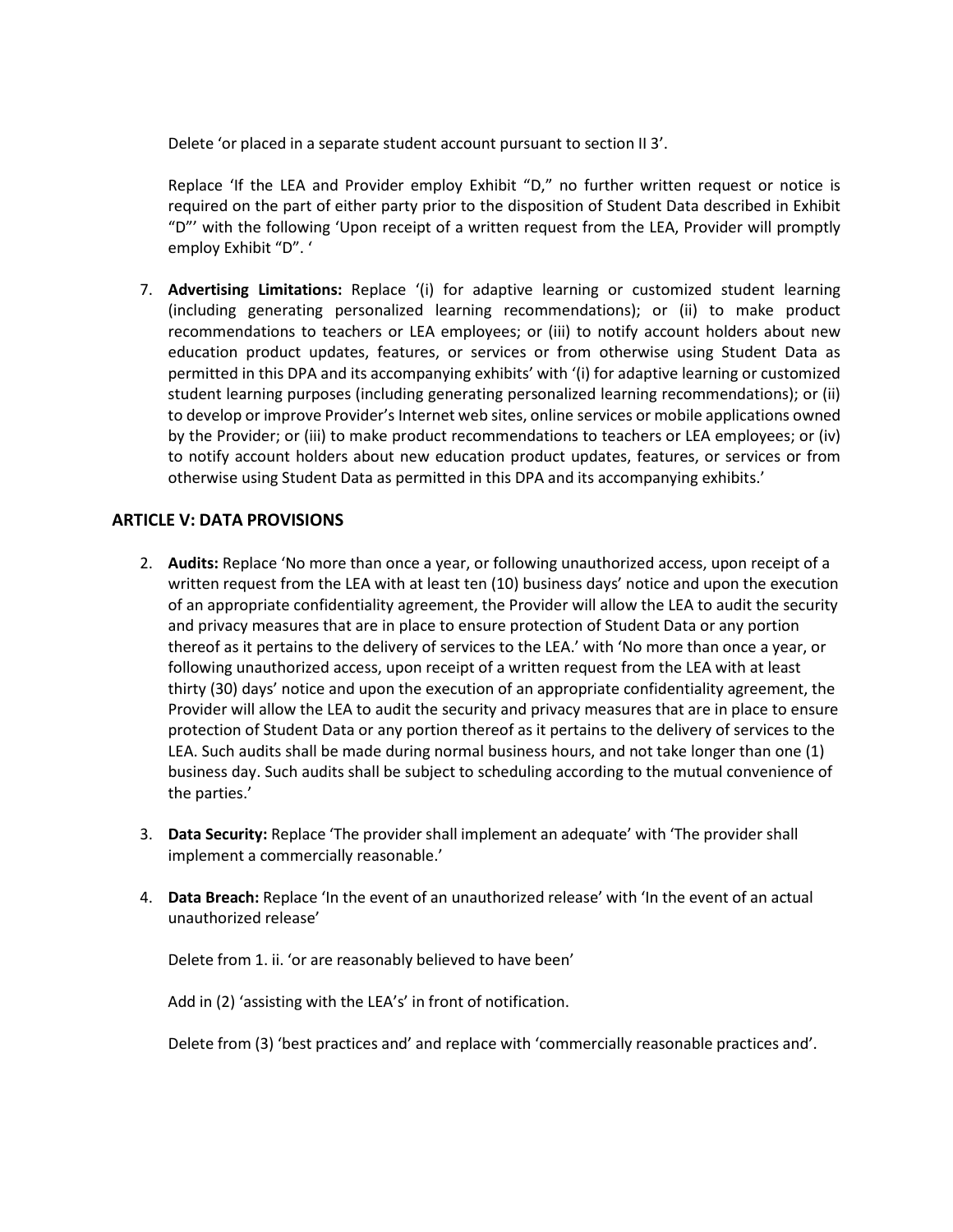Delete from (3) 'upon request, with a summary of said written incident response plan' and replace with 'upon written request, with a summary of said written incident response plan containing non-proprietary information.'

Delete from (4) 'LEA shall provide notice and facts surrounding the breach to the affected students, parents or guardians.' and replace with 'Only the LEA shall provide notice and facts surrounding the breach to the affected students, parents or guardians. Provider is prohibited from directly contacting affected students, parents or guardians.'

Delete from (5) 'In the event of a breach originating from LEA's use of the Service, Provider shall cooperate with LEA to the extent necessary to expeditiously secure Student Data.' and replace with 'In the event of a breach originating from LEA's use of the Service that is not attributable to the Provider, Provider shall reasonably cooperate with LEA to the extent necessary to expeditiously secure Student Data, but shall not bear any financial responsibility in doing so.'

### **ARTICLE VII: MISCELLANEOUS**

- 1. **Termination.** Delete 'Either party may terminate this DPA and any service agreement or contract if the other party breaches any terms of this DPA.' and replace with 'Either party may terminate this DPA and any Service Agreement or contract while in effect if the other party materially breaches any terms of this DPA, provided that the other party has been given notice of such breach, in writing, and has had a reasonable period of time, but in no event less than forty-five (45) days, to remedy such breach prior to termination.'
- 2. **Effect of Termination Survival.** After 'terminated', add 'then upon written request by LEA,'
- 3. **Priority of Agreements.** Add 'data protection' in front of 'terms of this DPA'.
- 7. **Successors Bound.** Delete clause and replace with the following 'This DPA is and shall be binding upon the respective successors in interest to Provider in the event of a merger, acquisition, consolidation or other business reorganization or sale of all or substantially all of the assets of such business. In the event that the Provider sells, merges, or otherwise disposes of its business to a successor during the term of this DPA, any such successor will assume the obligations of this DPA and any obligations with respect to Student Data within the Service Agreement. The LEA has the authority to terminate the DPA if it has a material objection to the successor to whom the Provider is selling, merging, or otherwise disposing of its business, provided that all payments that are owed or due, in part or in full, under any Service Agreement or otherwise between the LEA and Provider in existence at the time of such succession, are paid prior to termination.'

The Parties also agree to Amend the Exhibit G with the following:

#### **10. Reimbursement of Expenses Associated with Security Breach:**

Add 'solely' in front of 'attributable'

Add 'actual' in front of 'costs'.

Add in b. 'One year of' in front of 'credit monitoring'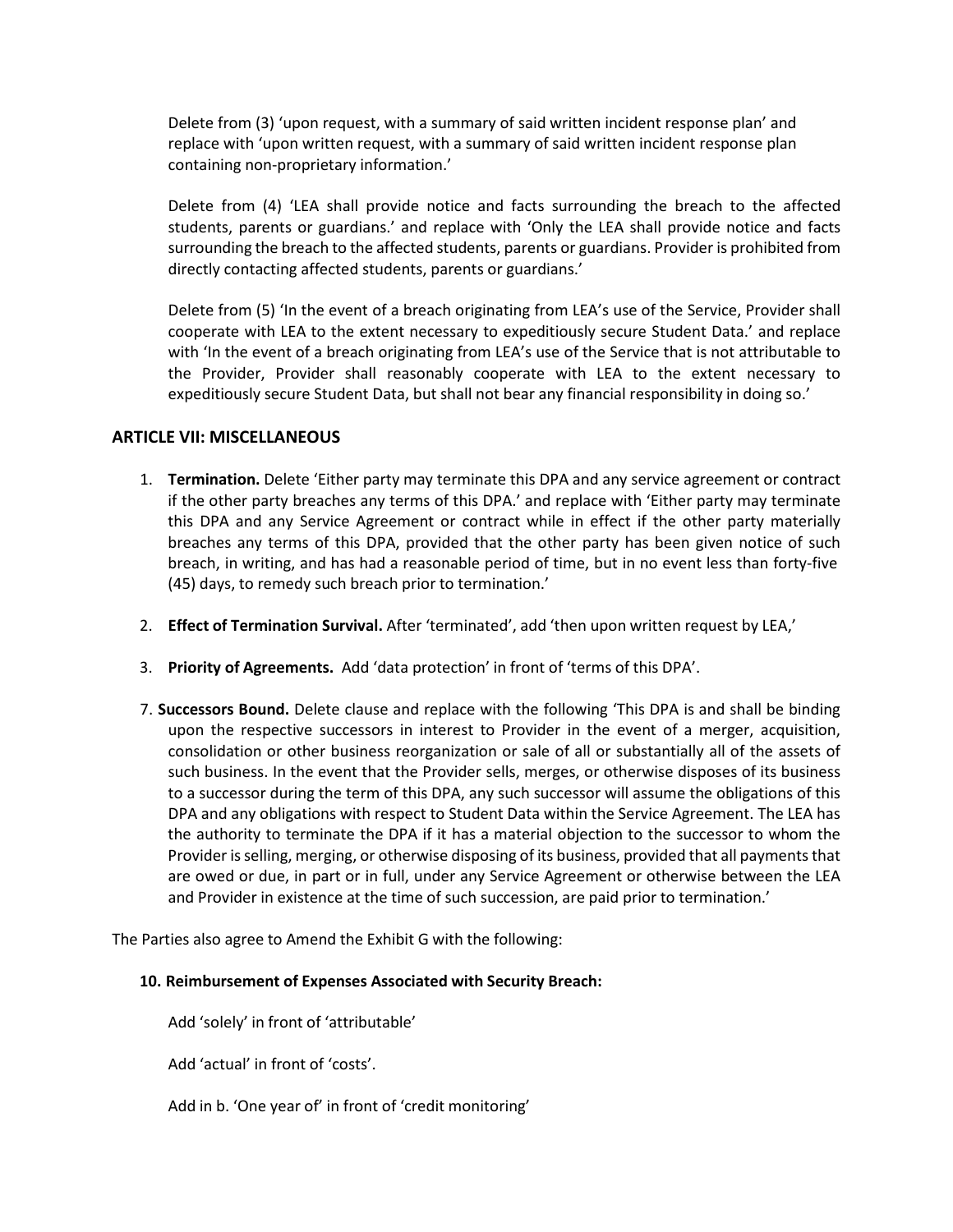Add in c. 'Reasonable' in front of 'legal fees'

### **11. Transfer or Deletion of Student Data:**

Replace 'In the event such deletion would not violate State or federal records laws, the LEA shall forward the request for deletion to the Provider' with 'In the event such deletion would not violate State or federal records laws, the LEA shall forward the request for deletion to the Provider or allow the Provider to make the deletion.'

Add 'mutually agreed upon' in front of 'format'.

### **13. Subcontractors.**

Delete 'This list shall, at a minimum, be updated and provided to the LEA by the beginning of each fiscal year (July 1) and at the beginning of each calendar year (January 1) and replace with 'This list shall, at a minimum, be updated and provided to the LEA by the beginning of each fiscal year (July 1) and at the beginning of each calendar year (January 1) as long as Student Data is maintained by the Provider.

### **List of Subcontractors**

# **Service Providers Processing Student, School, and District Data**

| <b>ENTITY</b>                                                          | <b>TYPE OF SERVICE</b><br><b>PROVIDED</b>                                | <b>COUNTRY</b><br><b>LOCATION</b> |
|------------------------------------------------------------------------|--------------------------------------------------------------------------|-----------------------------------|
| Amazon Web Services<br>410 Terry Ave North<br>Seattle, WA 98109 -5210  | Hosting for<br>Products<br>$\sqrt{ }$<br>Services and<br>associated data | <b>USA</b>                        |
| <b>Navisite</b><br>200 Minuteman Road<br>Andover, MA 01810             | Hosting for<br>Products /<br>Services and<br>associated data             | <b>USA</b>                        |
| Microsoft<br>One Microsoft Way<br>Redmond, Washington 98052-6399       | Email and other<br>office<br>productivity                                | <b>USA</b>                        |
| Salesforce<br><b>One Market Street</b><br>San Francisco, CA 94105, USA | Client<br>management                                                     | <b>USA</b>                        |
| Mimecast<br>191 Spring Street<br>Lexington, MA 02421                   | Email support                                                            | <b>USA</b>                        |